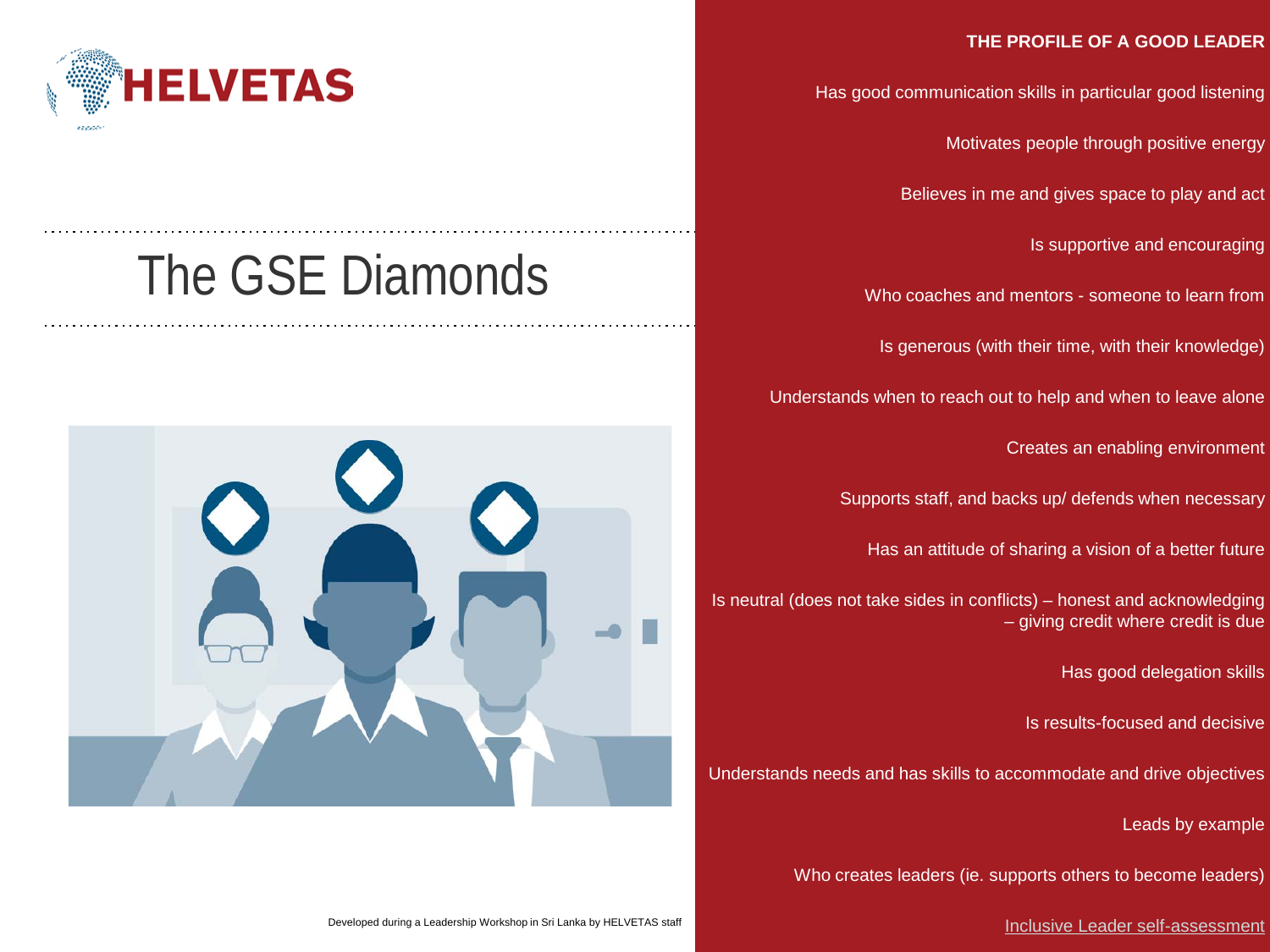## The 5 Diamonds - Mandatory



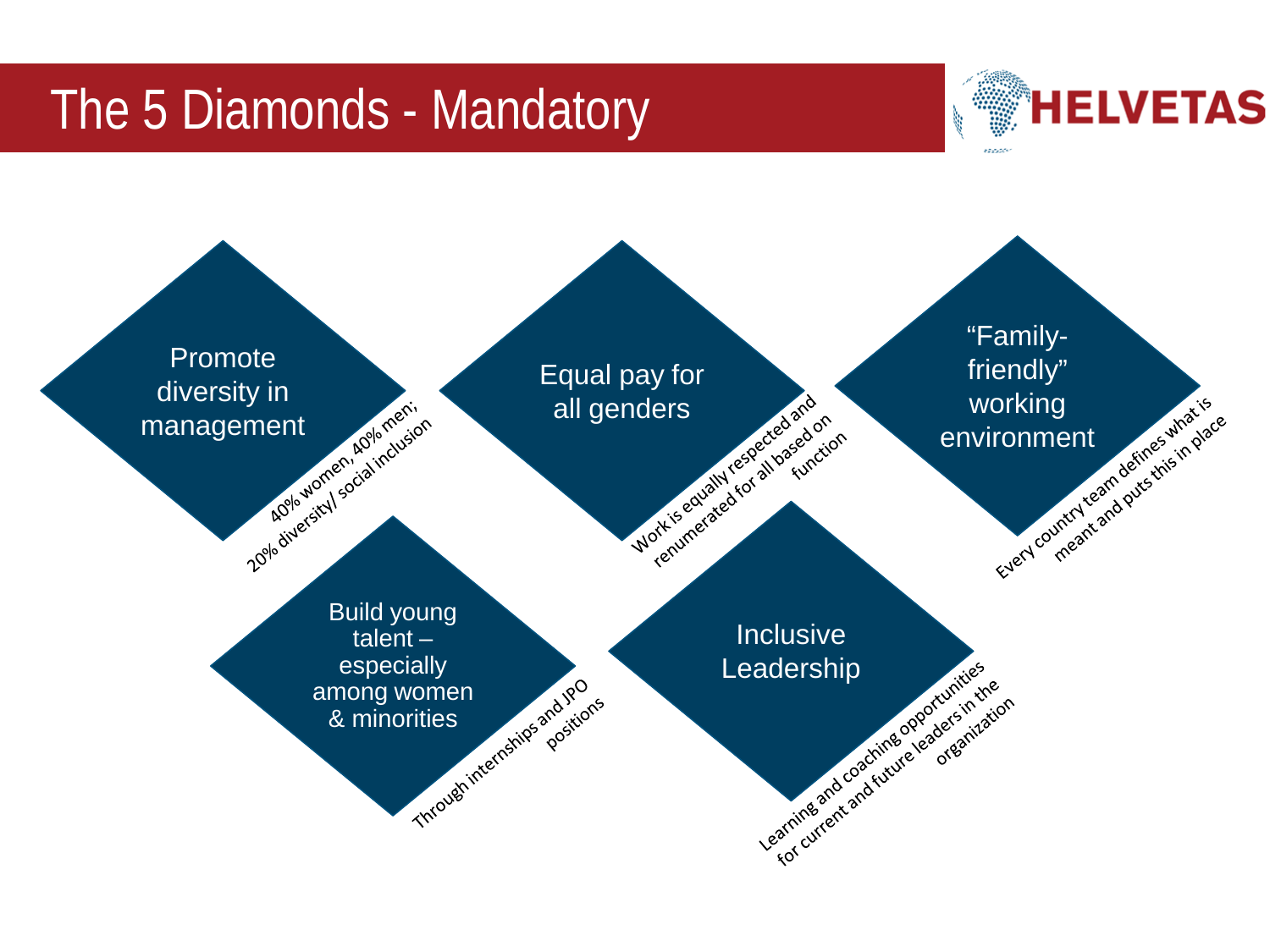## Additional value



HRMD policy, strategy, regulations reflect gender, diversity and inclusion principles and practices

Recruitment & promotion contribute to gender, diversity and/or social inclusion in teams

GSE is systematically part of onboarding, trial reviews, and mid/end year assessments for all employees

GSE is integral to monitoring, evaluating and learning processes in teams and the organization

Always ensure the respect. safety and security of women and minority staff